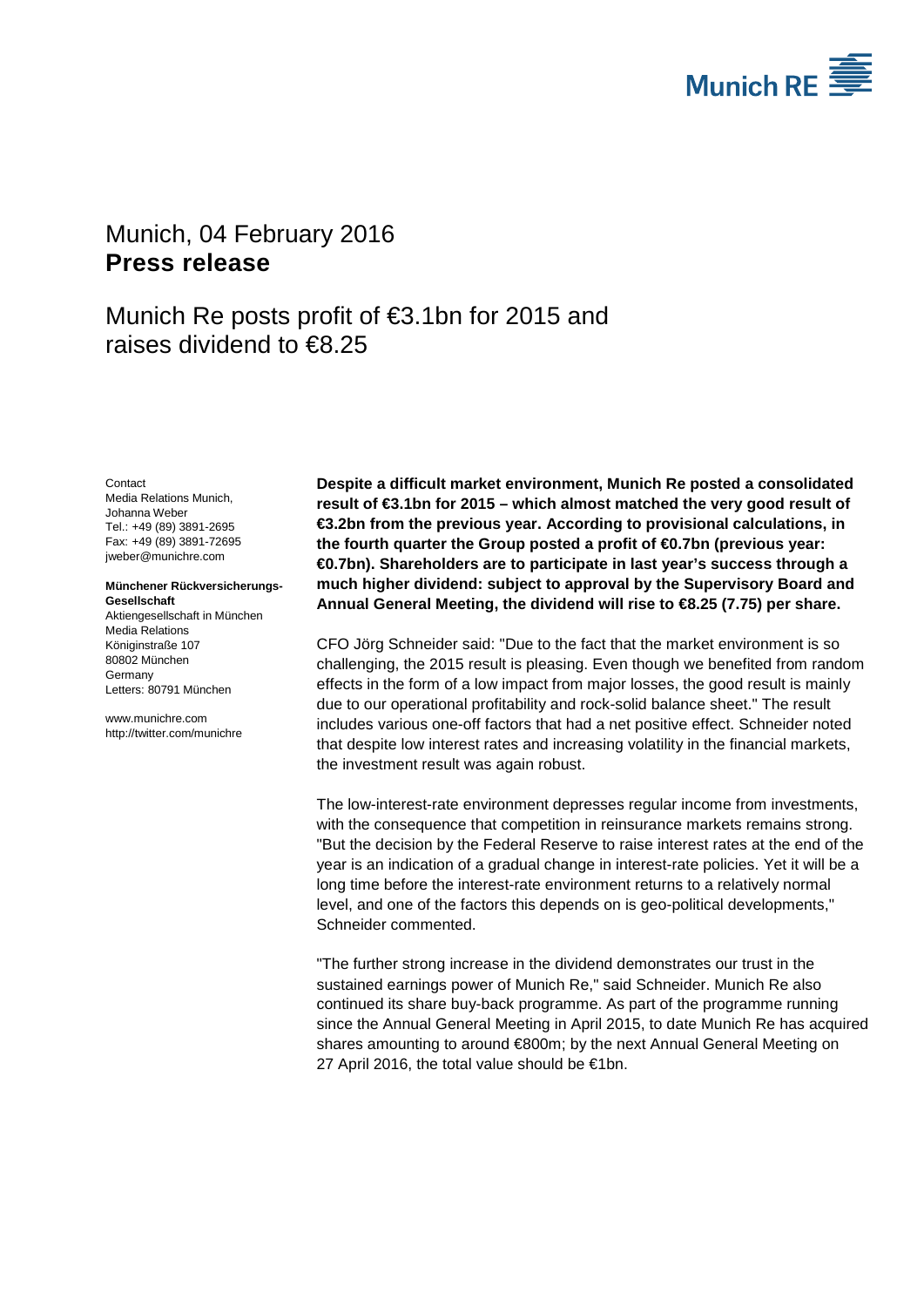

[04 February 2016](#page-0-0) **Press [release](#page-0-1)** Page 2/8

### **Significant developments in the 2015 financial year**

The following developments had an impact on the Group's assets and earnings in 2015, although they may be only partially reflected in the IFRS result:

- High volatility in the capital markets particularly intense activity at asset manager MEAG
	- o Interest rates at the end of 2015 at around the same level as at the end of 2014, but with somewhat higher risk spreads
	- o Stock markets in the USA at the same level at the end of 2015 as in the previous year; in most other regions, they closed slightly higher
- Devaluation of the euro against most foreign currencies pertinent for Munich Re's business operations
- In reinsurance, low impact of major losses from natural catastrophes, high releases of reserves for basic losses from prior years
- Impact of one-off effects at ERGO and in Munich Health, including goodwill impairments
- Low tax charge due to adjustments for prior years

### **Summary of the preliminary figures for the 2015 financial year**

In 2015, the Group generated extremely pleasing operating earnings of €4.8bn (4.0bn), of which €1.4bn (0.7bn) was attributable to the fourth quarter. Once again, there were negative foreign-exchange effects of –€0.2bn (–0.1bn) on the "other non-operating result" in 2015, with a positive effect of €0.1bn in the fourth quarter. As in previous years, the consolidated result for the Group was marked by various opposing effects. Changes in the value of derivative financial instruments, negative currency effects, along with goodwill impairments in the ERGO field of business had an overall adverse impact. This contrasted in particular with the very good result in property-casualty reinsurance. A comparatively low tax charge – due to adjustments for prior years – also had a positive effect. In 2015, equity increased by around €0.7bn to €31.0bn (31.12.2014: €30.3bn), with an increase of more than €0.9bn in the fourth quarter alone. The return on risk-adjusted capital (RORAC), which serves as the key performance indicator for the Group as a whole, was a pleasing 11.5% (13.2%), whilst the return on equity (RoE) amounted to 10.0% (11.3%). For the fourth quarter, Munich Re achieved an annualised RORAC of 10.8% (12.2%) and an RoE of 9.6% (9.8%). Gross premiums written by the Group increased in 2015 to €50.4bn (48.8bn), due to currency effects.

With a carrying amount of €215.1bn (market value of €230.5bn), total investments (excluding insurance-related investments) as at 31 December 2015 were down on the year-end 2014 figure of €218.9bn (market value of €235.8bn). The Group's investment result (excluding insurance-related investments) decreased to €7.5bn (8.0bn). Changes in the value of derivatives had an overall adverse impact of –€1.2bn for the year under review, and of –€0.2bn for the fourth quarter. Munich Re posted net write-downs of €0.8bn (0.2bn) on non-derivative investments during the year; in the fourth quarter net write-downs amounted to €0.1bn. The balance of gains and losses on disposals excluding derivatives, on the other hand, was positive at €2.7bn (fourth quarter: €0.4bn). Considering the situation in the capital markets, this investment result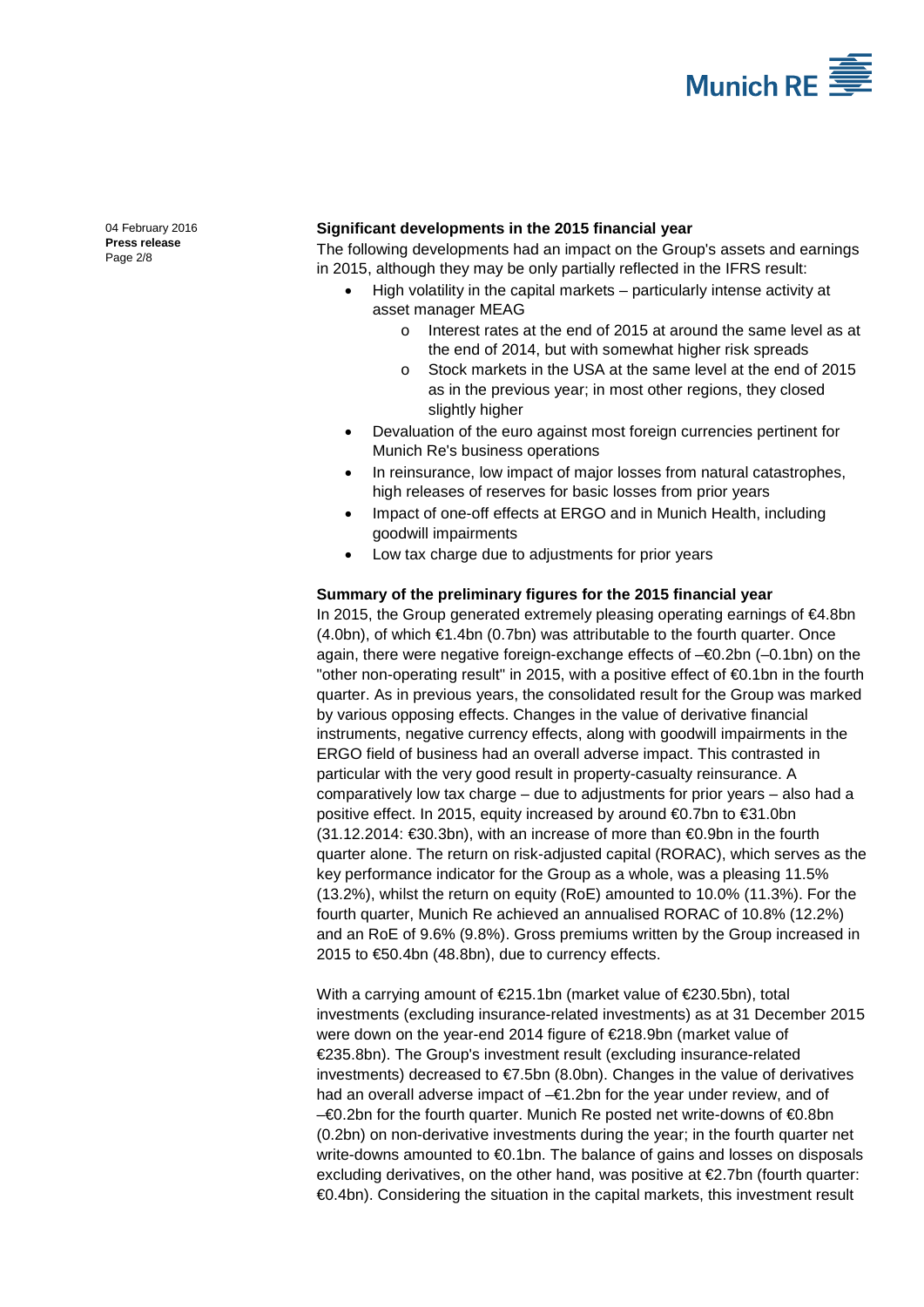

[04 February 2016](#page-0-0) **Press [release](#page-0-1)** Page 3/8

represents a relatively high annualised return of 3.2% in relation to the average market value of the portfolio.

### **Reinsurance: Result of €3.3bn**

The reinsurance field of business contributed a remarkable €3.3bn (2.9bn) to the consolidated result, with the operating result up by €0.9bn to €4.1bn. Gross premiums written climbed to €28.2bn (26.8bn). Changes in the value of the euro as against other currencies had a significant impact on premium growth (+5.4%).

Life reinsurance contributed €0.3bn (0.4bn) to the consolidated result. At €0.34bn (0.28bn), the technical result fell somewhat below the target of €0.4bn; the figure for the fourth quarter was €0.09bn (0.01bn). It was impacted by two mortality claims, for each of which Munich Re paid out an amount in the two-digit million euro range. In the USA and Australia, business largely developed as expected in 2015 after negative effects had impacted the result in the previous year.

Property-casualty reinsurance again accounted for an impressive share of the consolidated result for the full year, with a total of €2.9bn (2.5bn). The combined ratio for 2015 amounted to an excellent 89.7% (92.7%) of net earned premiums, and totalled only 78.6% (91.2%) for the fourth quarter. Claims notifications for basic losses remained noticeably below the expected level overall. Munich Re was able to release loss reserves in the amount of €1.4bn during the full year, corresponding to around 8.2 percentage points of the combined ratio. The figure for the fourth quarter was €0.9bn, corresponding to around 20.9 percentage points of the combined ratio. Munich Re also still aims to set the amount of provisions for newly emerging claims at the very top end of the estimation range, so that profits from the release of a portion of these reserves are possible at a later stage.

Total major-loss expenditure for 2015 amounted to €1.0bn (1.2bn), of which €0.2bn (0.2bn) was attributable to the fourth quarter. Reserve strengthening was somewhat lower than run-off profits for major losses from previous years. In relation to net earned premiums, the major-loss burden of 6.2% (7.2%) for the full year was below the average expected figure of 12%, and amounted to 4.7% (6.1%) for the fourth quarter. Natural catastrophe losses impacted the full year with  $\epsilon$ 149m (538m), while the figure for the fourth quarter was  $\epsilon$ 0m (111m). Heavy rainfall in northern Chile, which caused considerable flooding, was the largest nat cat loss event of the year at €47m. A severe earthquake off the coast of Chile gave rise to expenditure of €45m. At €897m (625m), man-made major losses were up on the level of the previous year, which is equivalent to 5.3% (3.9%) of net earned premiums. The explosion at Tianjin harbour in China (€175m) and a dam failure in Brazil (€156m) were by far the largest individual losses of the year.

### **ERGO: Result of –€0.2bn**

In 2015, the ERGO field of business generated a loss of €0.2bn (previous year: profit of €0.2bn). One of the factors contributing to this result was additional expenses of €452m from the revaluation of goodwill. The sale of the Italian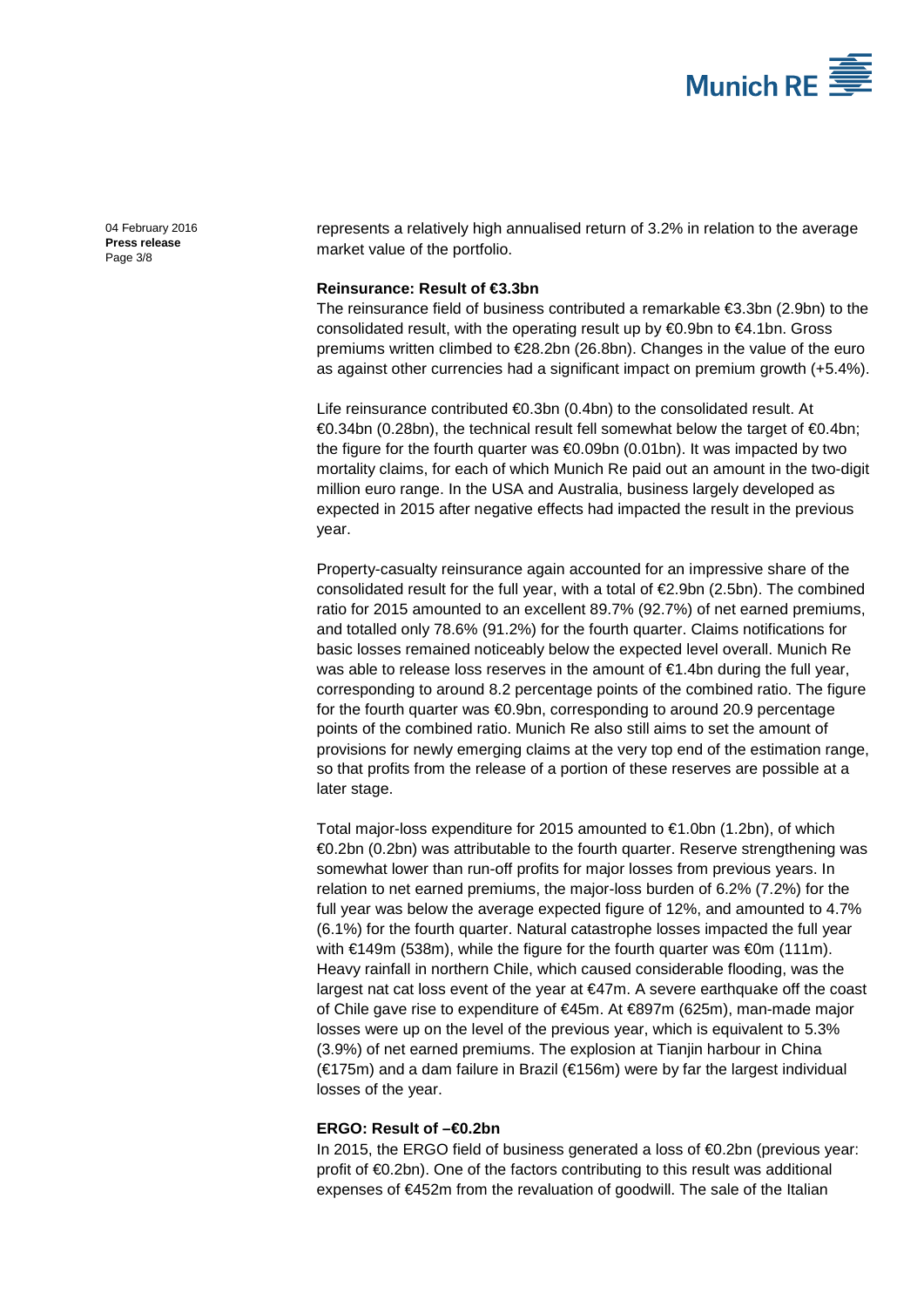

[04 February 2016](#page-0-0) **Press [release](#page-0-1)** Page 4/8

subsidiary ERGO Italia agreed in November also had a negative impact of €0.1bn on the result. At €0.6bn, the operating result remained stable year on year (€0.6bn), while gross premiums written fell to €16.5bn (16.7bn).

The combined ratio in property-casualty insurance in Germany was 97.9% (95.3%) for the full year, and amounted to 103.9% (97.1%) in the fourth quarter. Flooding caused by the low pressure systems Eva and Frank in the fourth quarter was the largest loss event of the year in German business. The combined ratio in property-casualty insurance for ERGO International was 104.7% (97.3%) for the full year, and amounted to 115.3% (96.8%) for the fourth quarter.

# **Munich Health: Result of €0.09bn**

The Munich Health field of business contributed a profit of  $\bigoplus$  0.09bn (0.11bn) to the consolidated result. At €0.08bn, the operating result was below the level of the previous year (€0.12bn). The somewhat weaker year-on-year result was largely due to higher claims expenditure in parts of health reinsurance business in the USA. Munich Health's premium income showed an increase of around 5% to €5.6bn (5.3bn), which was attributable to positive currency translation effects. The combined ratio for 2015 totalled 99.9% (98.8%).

# **Renewals of reinsurance treaties in property-casualty business at 1 January 2016**

During the reinsurance treaty renewals at 1 January 2016, the market environment was nearly unchanged compared with the previous year. There was sufficient capacity in all classes of reinsurance business. Prices remained under pressure, but to a slightly lesser degree than in previous years. Treaty terms and conditions were largely unchanged, as was the demand for reinsurance cover.

Torsten Jeworrek, member of Munich Re's Board of Management, said: "We can be satisfied with the figures for the January renewals. Despite a continuing difficult market environment, Munich Re was able to seize attractive business opportunities. We are a preferred partner for clients that place value on sophisticated insurance solutions."

Jeworrek continued: "Our clients appreciate the value added that we offer them. In Europe and South America in particular, we were able to conclude some treaties individually, which meant that these transactions were only subject to the intensely competitive environment in standard business to a limited extent. For some clients, we developed bespoke capital-relief reinsurance solutions – such as where there were short-term capital requirements following an acquisition."

At 1 January 2016, slightly more than half of Munich Re's non-life reinsurance business was up for renewal, representing a premium volume of around €9.1bn. Of this, 11% (around €1.0bn) was not renewed. By contrast, Munich Re wrote new business with a volume of approximately €1.2bn. Altogether, the volume of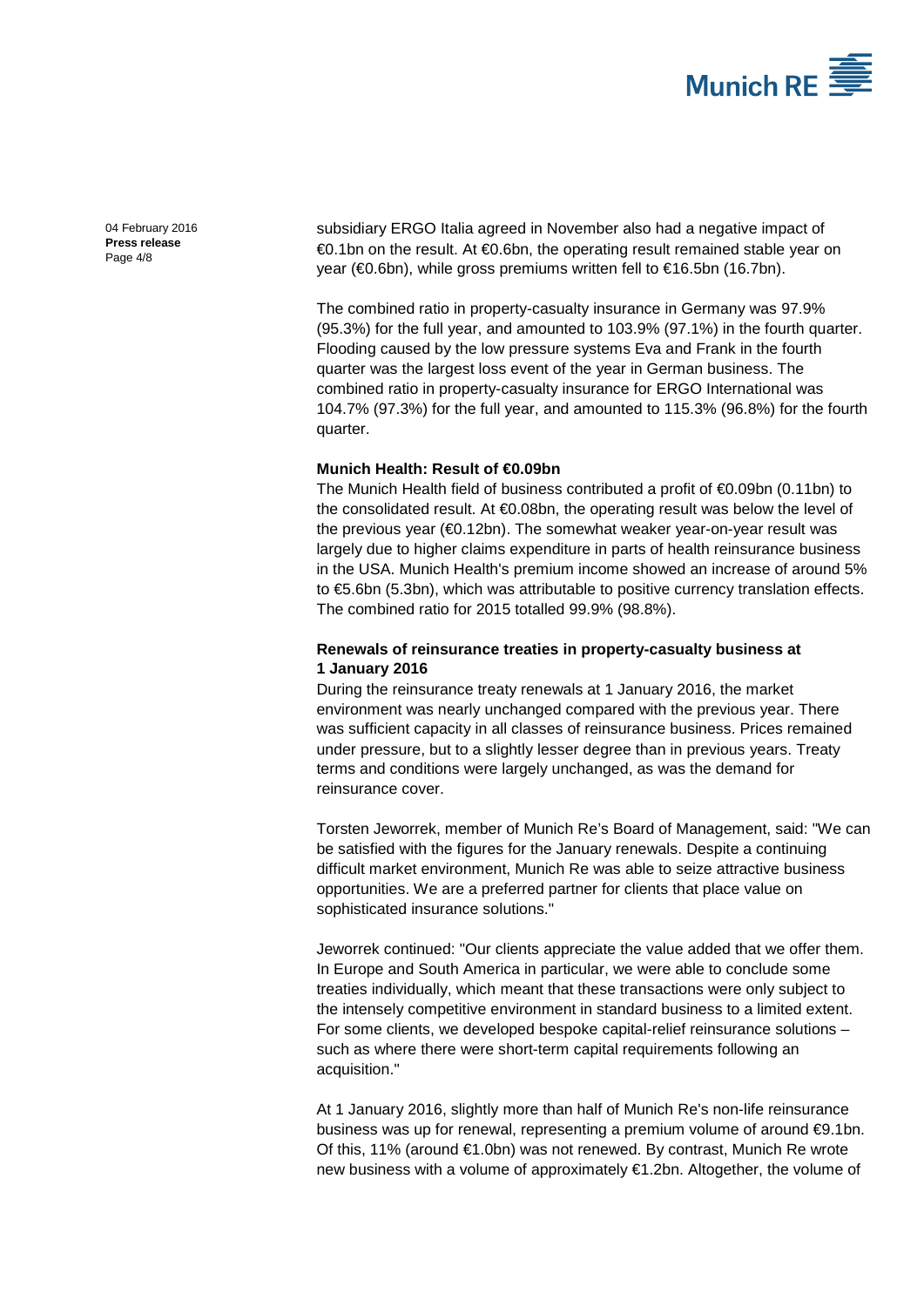

[04 February 2016](#page-0-0) **Press [release](#page-0-1)** Page 5/8

business written at 1 January grew slightly by 0.7% to around €9.2bn. Prices fell by around 1.0%.

Munich Re is proceeding on the assumption that the market environment will not change significantly in the subsequent renewal rounds in 2016, unless extraordinary loss events occur. The renewal date of 1 April is mainly for reinsurance treaties in Japan, whereas 1 July is the renewal date for the USA, Australia and Latin America.

Note for the editorial staff: For further questions please contact

Media Relations Munich [Johanna Weber](#page-0-2) Tel.: +49 (89) 389[1-2695](#page-0-3) Anke Rosumek Tel.: +49 (89) 3891-2338

Media Relations Asia Pacific Nikola Kemper Tel.: +852 2536 6936 Pia Steinberger Tel.: +852 2536 6981

Media Relations North America Beate Monastiridis-Dörr Tel.: +1 (609) 235-8699 Sharon Cooper Tel.: +1 (609) 243-8821

**Munich Re** stands for exceptional solution-based expertise, consistent risk management, financial stability and client proximity. This is how Munich Re creates value for clients, shareholders and staff. In the financial year 2014, the Group – which combines primary insurance and reinsurance under one roof – achieved a profit of €3.2bn on premium income of over €48bn. It operates in all lines of insurance, with over 43,000 employees throughout the world. With premium income of around €27bn from reinsurance alone, it is one of the world's leading reinsurers. Especially when clients require solutions for complex risks, Munich Re is a much sought-after risk carrier. Its primary insurance operations are concentrated mainly in the ERGO Insurance Group, one of the leading insurance groups in Germany and Europe. ERGO is represented in over 30 countries worldwide and offers a comprehensive range of insurances, provision products and services. In 2014, ERGO posted premium income of €18bn. In international healthcare business, Munich Re pools its insurance and reinsurance operations, as well as related services, under the Munich Health brand. Munich Re's global investments amounting to €227bn are managed by MEAG, which also makes its competence available to private and institutional investors outside the Group.

#### **Disclaimer**

This press release contains forward-looking statements that are based on current assumptions and forecasts of the management of Munich Re. Known and unknown risks, uncertainties and other factors could lead to material differences between the forward-looking statements given here and the actual development, in particular the results, financial situation and performance of our Company. The Company assumes no liability to update these forward-looking statements or to conform them to future events or developments.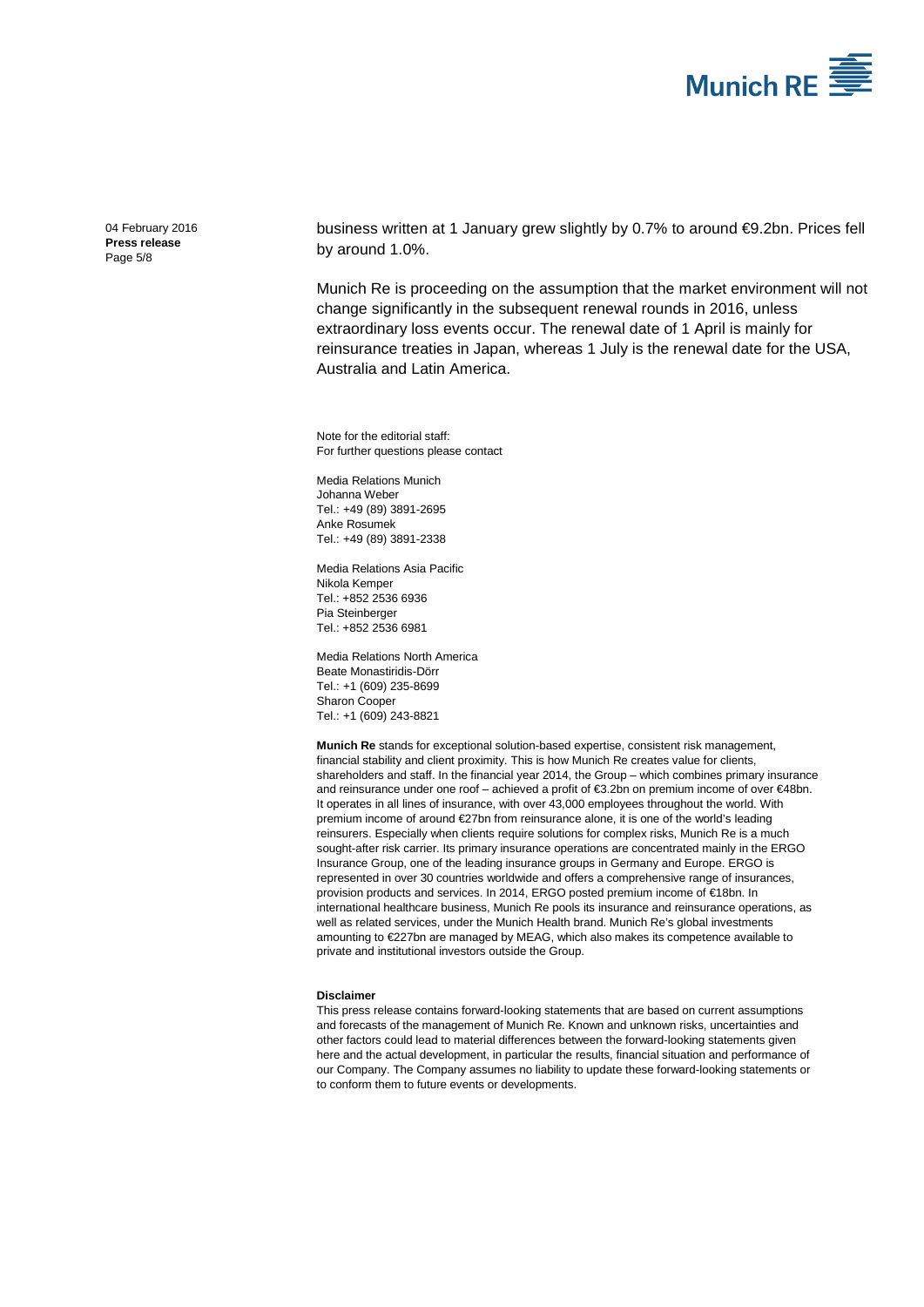

[04 February 2016](#page-0-0) **Press [release](#page-0-1)** Page 6/8

Munich[, 04 February 2016](#page-0-0)

#### **Münchener Rückversicherungs-Gesellschaft** Aktiengesellschaft in München Media Relations Königinstrasse 107 80802 München Germany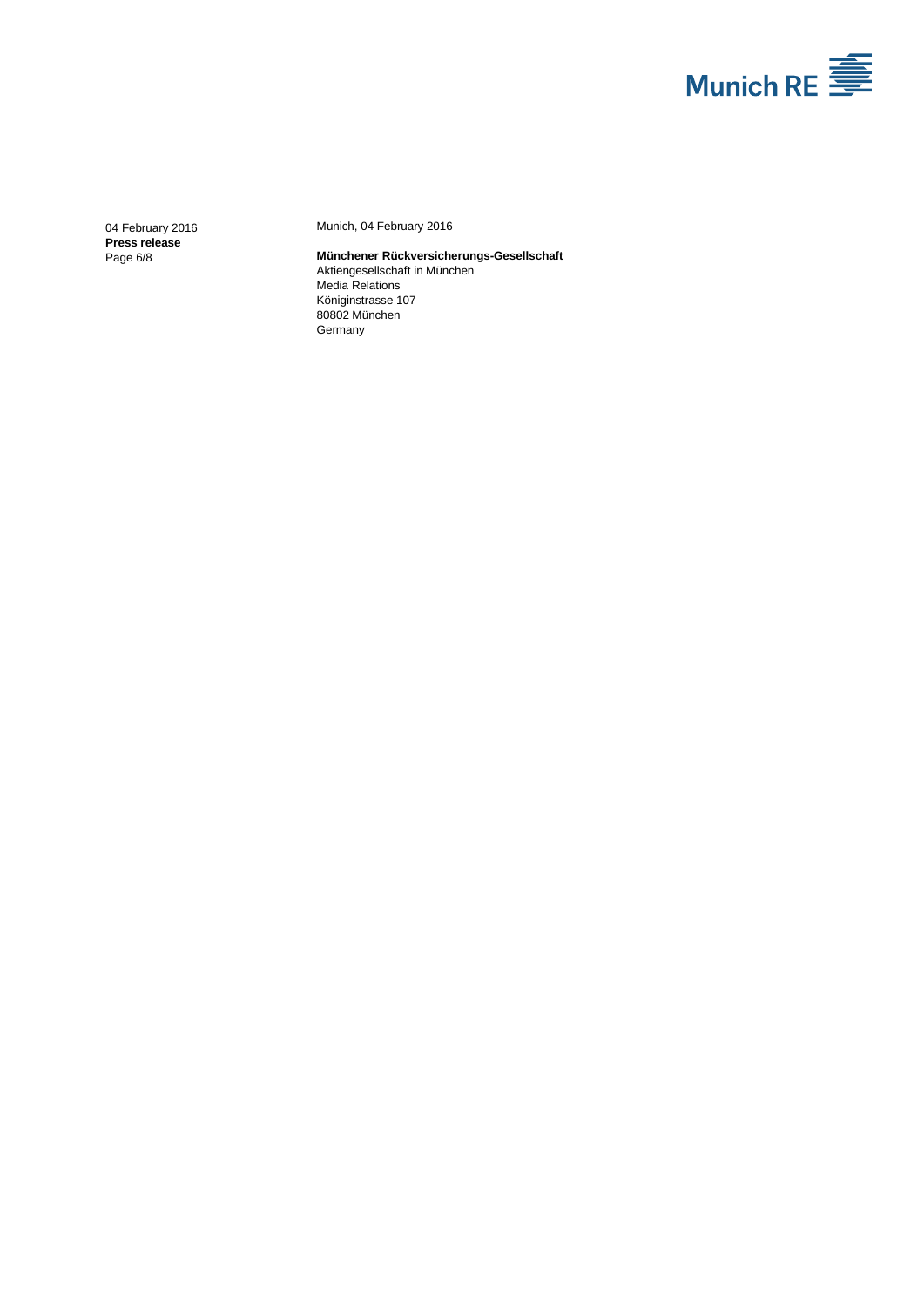

#### [04 February 2016](#page-0-0) **Press [release](#page-0-1)** Page 7/8

# **Preliminary figures (IFRS) for the Group in the fourth quarter of 2015\***

(in €bn unless otherwise indicated)

|                                           | 4th quarter of<br>2015 | 4th quarter<br>of 2014 |
|-------------------------------------------|------------------------|------------------------|
| Gross premiums written                    | 12.4                   | 12.0                   |
| Investment result                         | 1.7                    | 2.0                    |
| Operating result                          | 1.4                    | 0.7                    |
| Consolidated profit                       | 0.7                    | 0.7                    |
| Thereof attributable to                   |                        |                        |
| Munich Reinsurance Company equity holders | 0.7                    | 0.7                    |
| Minority interests                        | 0.0                    | 0.0                    |
|                                           |                        |                        |
|                                           |                        |                        |
| <b>Reinsurance</b>                        | 4th quarter of<br>2015 | 4th quarter<br>of 2014 |
| Gross premiums written                    | 7.0                    | 6.6                    |
| Combined ratio in %                       | 78.6                   | 91.2                   |
| Operating result                          | 1.5                    | 0.8                    |
|                                           |                        |                        |
| <b>ERGO</b>                               | 4th quarter of<br>2015 | 4th quarter<br>of 2014 |
| Gross premiums written                    | 4.0                    | 4.1                    |
| Combined ratio for Germany in %           | 103.9                  | 97.1                   |
| Combined ratio International in %         | 115.3                  | 96.8                   |
| Operating result                          | $-0.1$                 | $-0.2$                 |
|                                           |                        |                        |
| <b>Munich Health</b>                      | 4th quarter of<br>2015 | 4th quarter<br>of 2014 |
| Gross premiums written                    | 1.4                    | 1.3                    |
| Combined ratio in %                       | 100.9                  | 99.8                   |
| Operating result                          | 0.0                    | 0.0                    |

\* Previous year's figures adjusted owing to IAS 8.